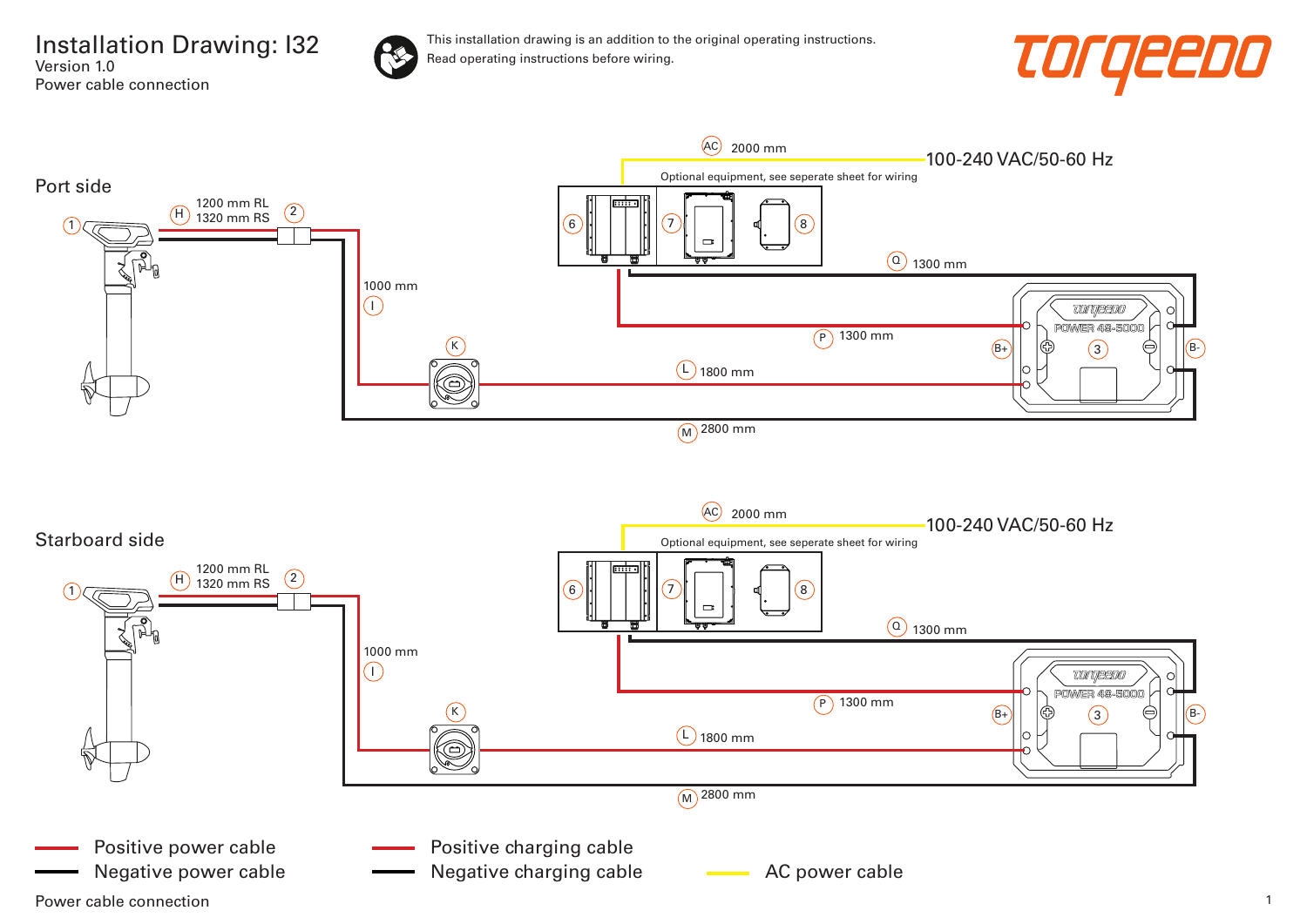## Installation Drawing: I32 Version 1.0 System ground connection



This installation drawing is an addition to the original operating instructions. Read operating instructions before wiring.



Use for boats without common point for grounding

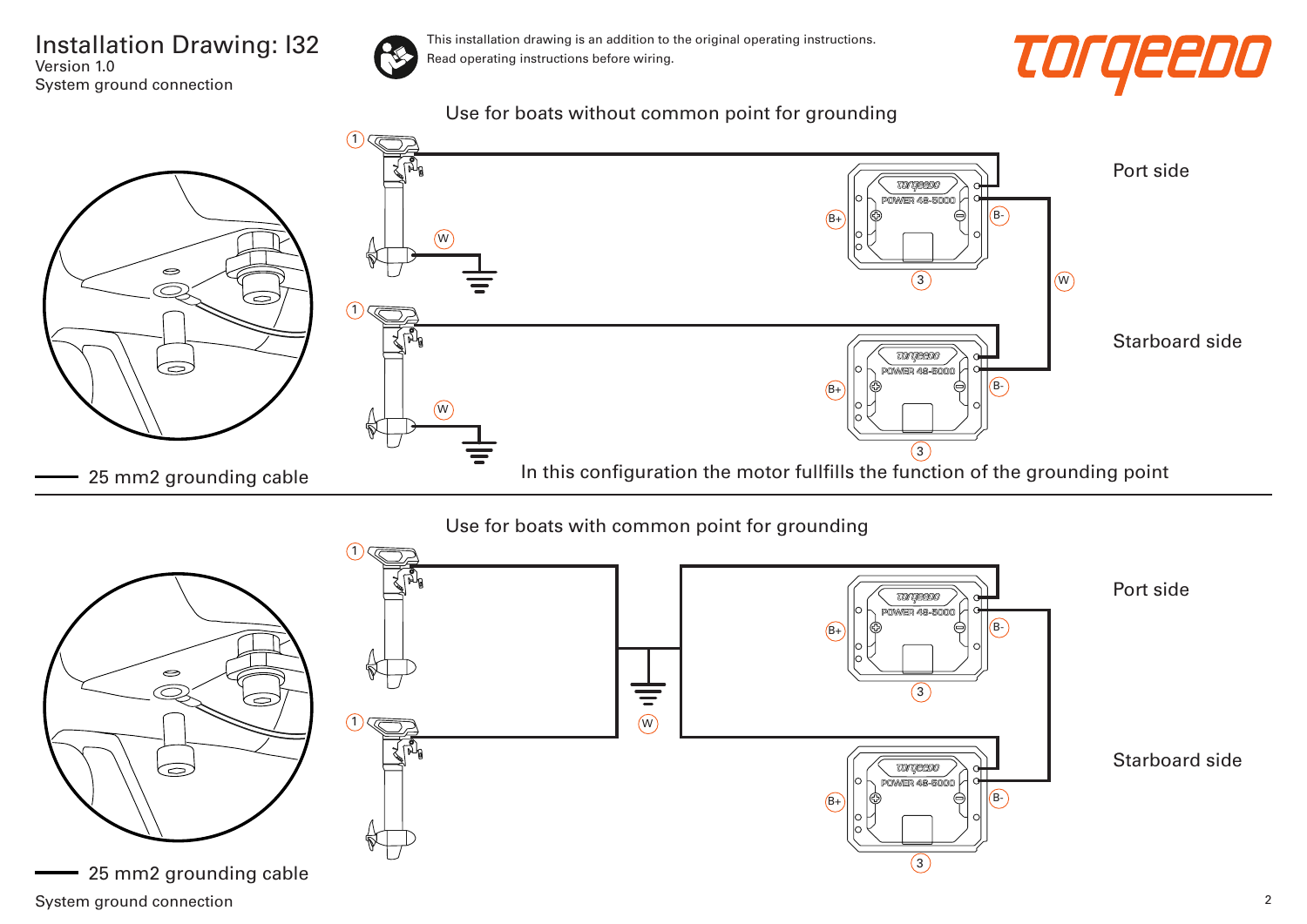Installation Drawing: I32 Version 1.0 System ground connection



This installation drawing is an addition to the original operating instructions. Read operating instructions before wiring.





In case the charger is permanently installed in the boat, the charger housing or its AC PE and battery minus pole must be connected to the common grounding point. The AC connection requires specialist knowledge and may only be carried out by qualified personnel. If necessary, have the planning and installation carried out by a specialist.

**NOTE!** To charge the batteries in the boat, a land connection in the boat with galvanic isolator or isolation transformer is required according to applicable national requirements (e.g. DIN EN ISO 13297, ABYC E-11).

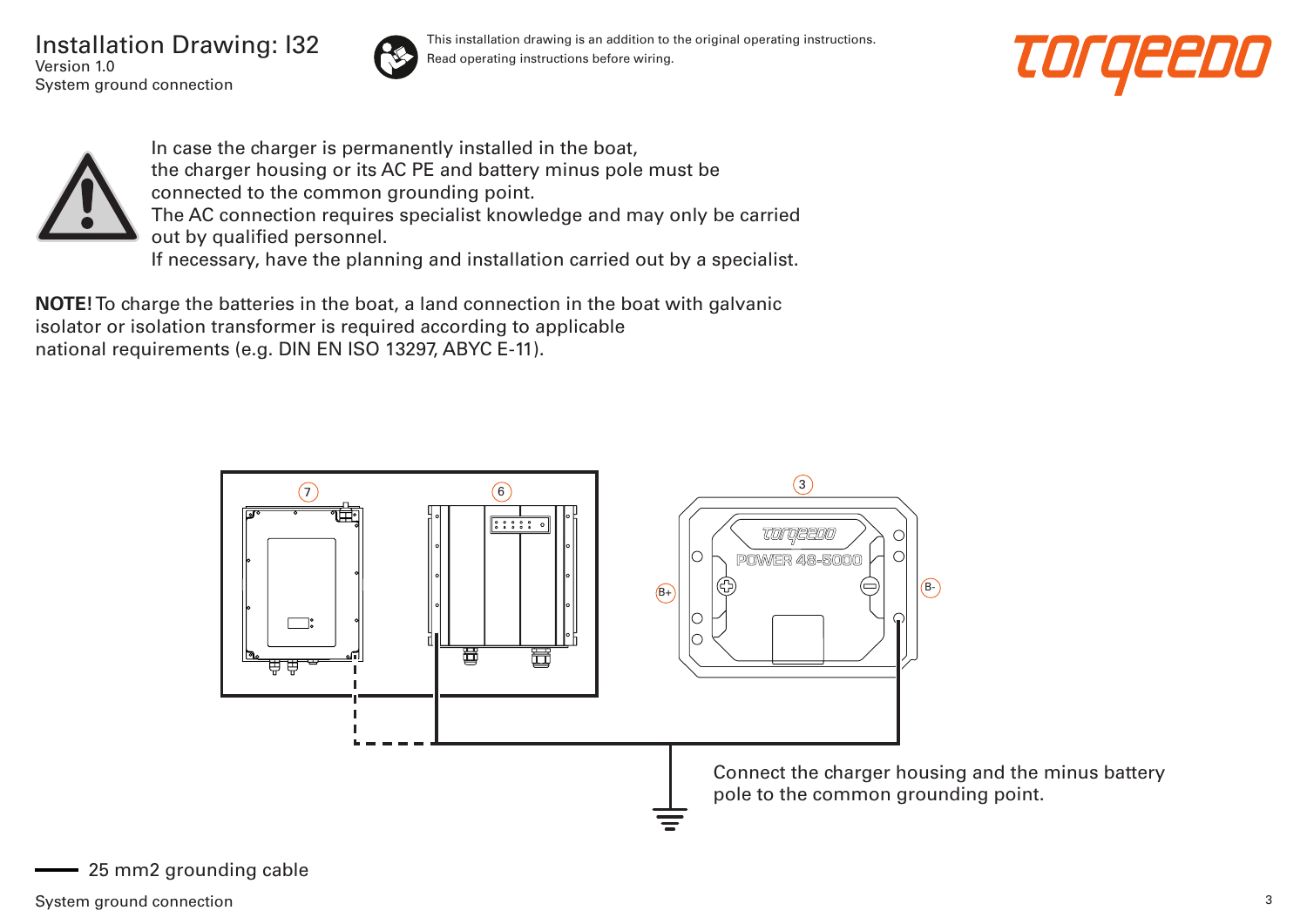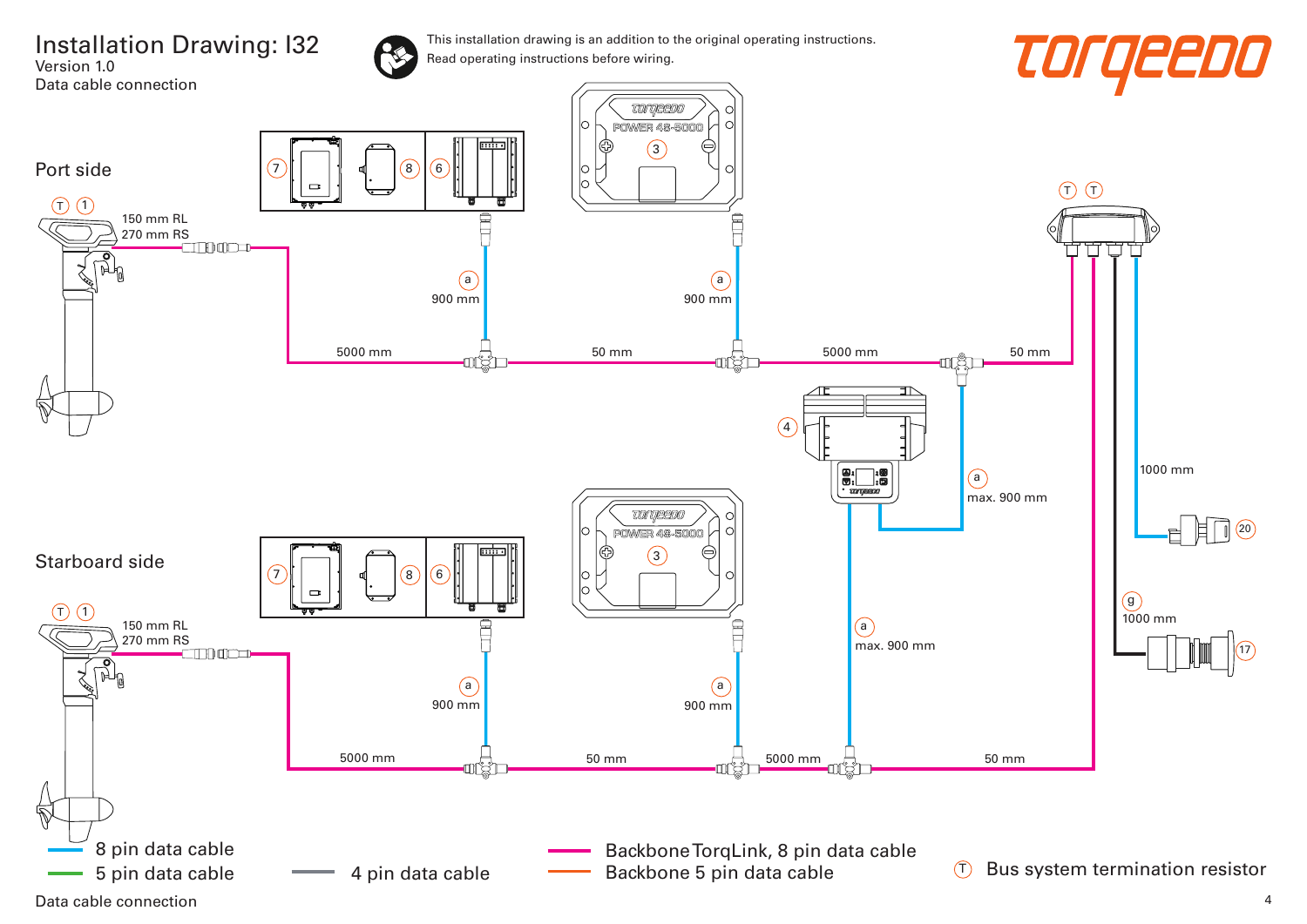## Installation Drawing: I32 Version 1.0 Bill of material/Legend/Information



This installation drawing is an addition to the original operating instructions. Read operating instructions before wiring.



| Pos.                 | Item number        | Name                                             | <b>Remarks</b>                                                                                                          |
|----------------------|--------------------|--------------------------------------------------|-------------------------------------------------------------------------------------------------------------------------|
| $\mathbf{1}$         | 1262-00<br>1263-00 | Cruise 6.0 R<br>TorgLink                         |                                                                                                                         |
| H, I, K,<br>L, M     |                    | Cable set with battery switch                    | See picture for cable length                                                                                            |
| $\overline{2}$       |                    | Power connector                                  | max. 175 A                                                                                                              |
| $\mathsf{b}$         |                    | Backbone TorgLink cable 8-pin                    | 5000 mm                                                                                                                 |
|                      |                    |                                                  |                                                                                                                         |
| 3                    | 2104-00            | Power 48-5000                                    | Select TorqLink-Battery in throttle menu!                                                                               |
| a                    |                    | T-Cable 8-pin                                    | 900 mm/50 mm,<br>Do not extend!                                                                                         |
| not illus-<br>trated |                    | + Battery pole adapter<br>- Battery pole adapter | Not needed for your configuration                                                                                       |
|                      |                    |                                                  |                                                                                                                         |
| W                    |                    | System ground                                    | min. 25 mm2, not included                                                                                               |
|                      |                    |                                                  |                                                                                                                         |
| $\overline{4}$       | 1952-00            | Throttle Topmount Twin                           |                                                                                                                         |
| 22                   | 000-00858          | Gateway                                          | Do not use for your configuration!                                                                                      |
| U                    |                    | Gateway Power cable<br>1700 mm cable             | Do not use for your configuration!                                                                                      |
| $\mathsf{b}$         |                    | Backbone TorgLink cable 8-pin                    | 5000 mm                                                                                                                 |
| 17                   |                    | Emergency switch with cable                      | 1000 mm                                                                                                                 |
| 20                   |                    | Key switch                                       |                                                                                                                         |
| $\mathbf g$          |                    | Cable for key switch<br>6-Pin to 8-pin           | 1000 mm                                                                                                                 |
| 14                   | 000-00877          | TorgLink Terminator Twin                         | Bus termination resistor                                                                                                |
| a                    |                    | T-Cable 8-pin                                    | 900 mm/50 mm,<br>Do not extend!                                                                                         |
|                      |                    |                                                  |                                                                                                                         |
| 6                    | 2213-00            | <b>Charger Power 48</b>                          | 650 W, for AC charging while running use Fast<br>charger Power 48 2212-00;<br>Not compatible with solar charger 2218-00 |
| P                    |                    | + DC charge cable                                | 1300 mm; Do not extend!                                                                                                 |
| Q                    |                    | - DC charge cable                                | 1300 mm; Do not extend!                                                                                                 |
| $B+$                 |                    | + Battery pole                                   | 7,5 Nm                                                                                                                  |
| $B -$                |                    | - Battery pole                                   | 7,5 Nm                                                                                                                  |
| AC                   |                    | AC power cable                                   | 2000 mm                                                                                                                 |
| a                    |                    | T-Cable 8-pin                                    | 900 mm/50 mm,<br>Do not extend!                                                                                         |

| Pos.           | Item number        | Name                                         | Remarks                                                                                                           |
|----------------|--------------------|----------------------------------------------|-------------------------------------------------------------------------------------------------------------------|
|                | Optional equipment |                                              |                                                                                                                   |
|                |                    |                                              |                                                                                                                   |
| $\overline{7}$ | 2212-00            | Fast charger Power 48                        | 2900W                                                                                                             |
| P              |                    | + DC charge cable                            | 2400 mm; Do not extend!                                                                                           |
| $\Omega$       |                    | - DC charge cable                            | 2400 mm; Do not extend!                                                                                           |
| $B+$           |                    | + Battery pole                               | 7,5 Nm                                                                                                            |
| $B -$          |                    | - Battery pole                               | 7,5 Nm                                                                                                            |
| <b>AC</b>      |                    | AC power cable                               | 1000 mm                                                                                                           |
| a              |                    | T-Cable 8-pin                                | 900 mm/50 mm,<br>Do not extend!                                                                                   |
|                |                    |                                              |                                                                                                                   |
| 8              | 2218-00            | Solar charge controller for<br>Power 48-5000 | For TorqLink system only!<br>Only as stand alone charger or in combination<br>with 2212-00 Fast charger Power 48! |
| P              |                    | + Charge cable                               | 1500 mm                                                                                                           |
| $\Omega$       |                    | - Charge cable                               | 1500 mm                                                                                                           |
| $\mathsf{R}$   |                    | + Input solar cable                          | 150 mm                                                                                                            |
| S              |                    | - Input solar cable                          | 150 mm                                                                                                            |
| a              |                    | T-Cable 8-pin                                | 900 mm/50 mm,<br>Do not extend!                                                                                   |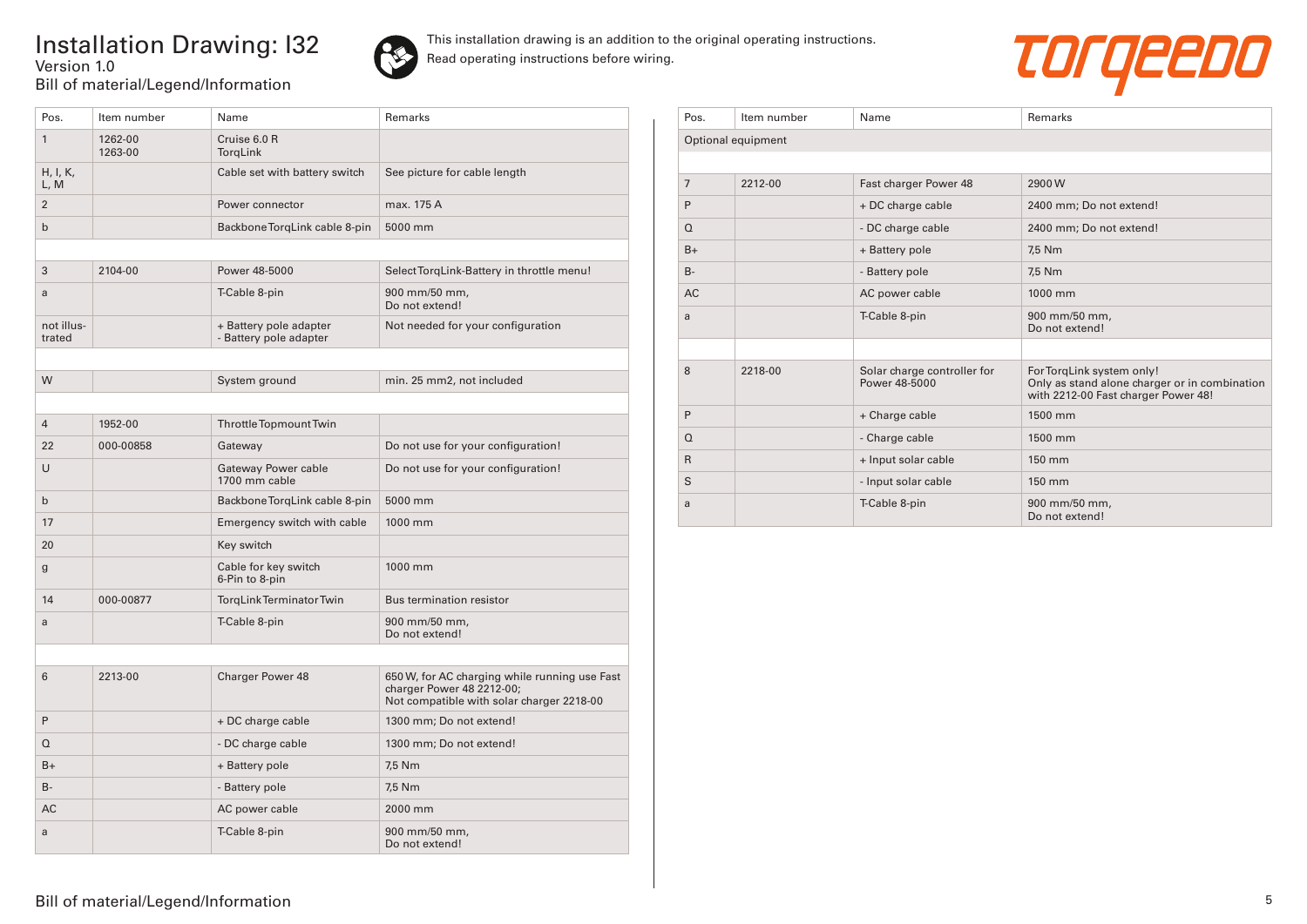

This installation drawing is an addition to the original operating instructions.

Read operating instructions before wiring.



Connect the cruise motor and terminator to each end of the backbone.

The TorqLink bus system requires a terminator (terminating resistor) at both ends of the backbone in order to function correctly.

One of the terminators is located in the "Terminator Single", "Terminator Twin", "Throttle 1918-00", "Throttle 1976-00" , the other is built into the cruise motor. Therefore, when installing, make sure that the components "Terminator" and "Cruise motor" are each connected to one end of the backbone. The connection position of the remaining components on the backbone can be freely selected.

Keep the following points in mind when planning:

- An earthing point is required for your Torqeedo system. Take into account the connection and the cables required for this in your planning. The required cable cross-sections can be found in the section Tools, equipment and material.
- First determine and plan the installation positions of all components.
- Measure the required length of the TorqLink backbone.<br>• Measure the lengths of all required stub lines (cable co
- Measure the lengths of all required stub lines (cable connection between component and TorqLink backbone).
- When planning, please note that TorqLink drop cables must not be extended. If necessary, plan the TorqLink backbone so that the components can be connected through the TorqLink drop cable without an extension. If necessary, extend the TorqLink backbone to connect a component that is far away; you can find corresponding extensions in our accessories catalogue.
- Cables must be fixed every 400 mm, plan attachment material. In places where fastening is not possible, a scuff guard must be fitted.
- Openly laid cables (e.g. inflatable boat) must be protected with chafing protection, plan sufficient material.
- When planning, please note not to bundle power cables with data or antenna cables (e.g. radios) for other loads.
- Observe the minimum bending radius of the cables when planning.
- If a second earthed onboard power system is available, ensure that both systems use a common earthing point.
- Live parts must be fitted or installed with protection against accidental contact; the necessary installation space must be taken into account during the planning stage.
- Always connect batteries as the last component to the system to avoid short circuits and voltage peaks.
- Do not extend drop cables, extend backbone if necessary.
- Protect plugs and contacts against contamination before installing them.
- Do not pull at the cables.
- Do not twist cables.
- Do not install cables in permanently wet areas such as bilges.
- Install cables free of chafing and not around sharp edges, if necessary, attach chafing protection.<br>• Maintain bending limits
- Maintain bending limits.
- Install plug connections free of tension and load.

Observe the minimum bending radius when laying all cables:



| Torgeedo data cable  | 8 x diameter                                 |
|----------------------|----------------------------------------------|
| Torgeedo power cable | 8 x diameter                                 |
| Farth cable          | see cable manufacturer's specifica-<br>tions |
| Other power cables   | see cable manufacturer's specifica-<br>tions |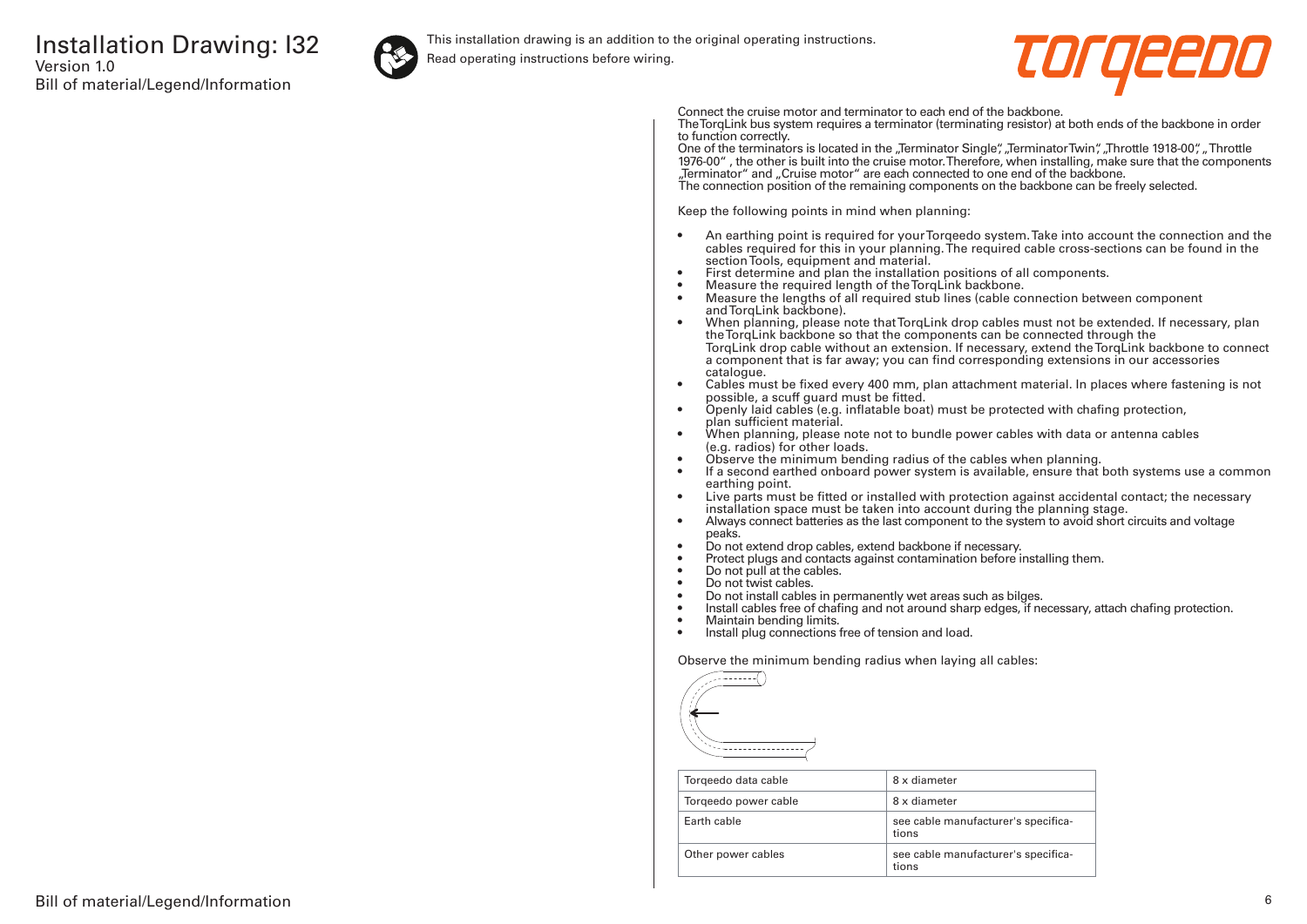

Version 1.0

Power cable connection

This installation drawing is an addition to the original operating instructions. Read operating instructions before wiring.